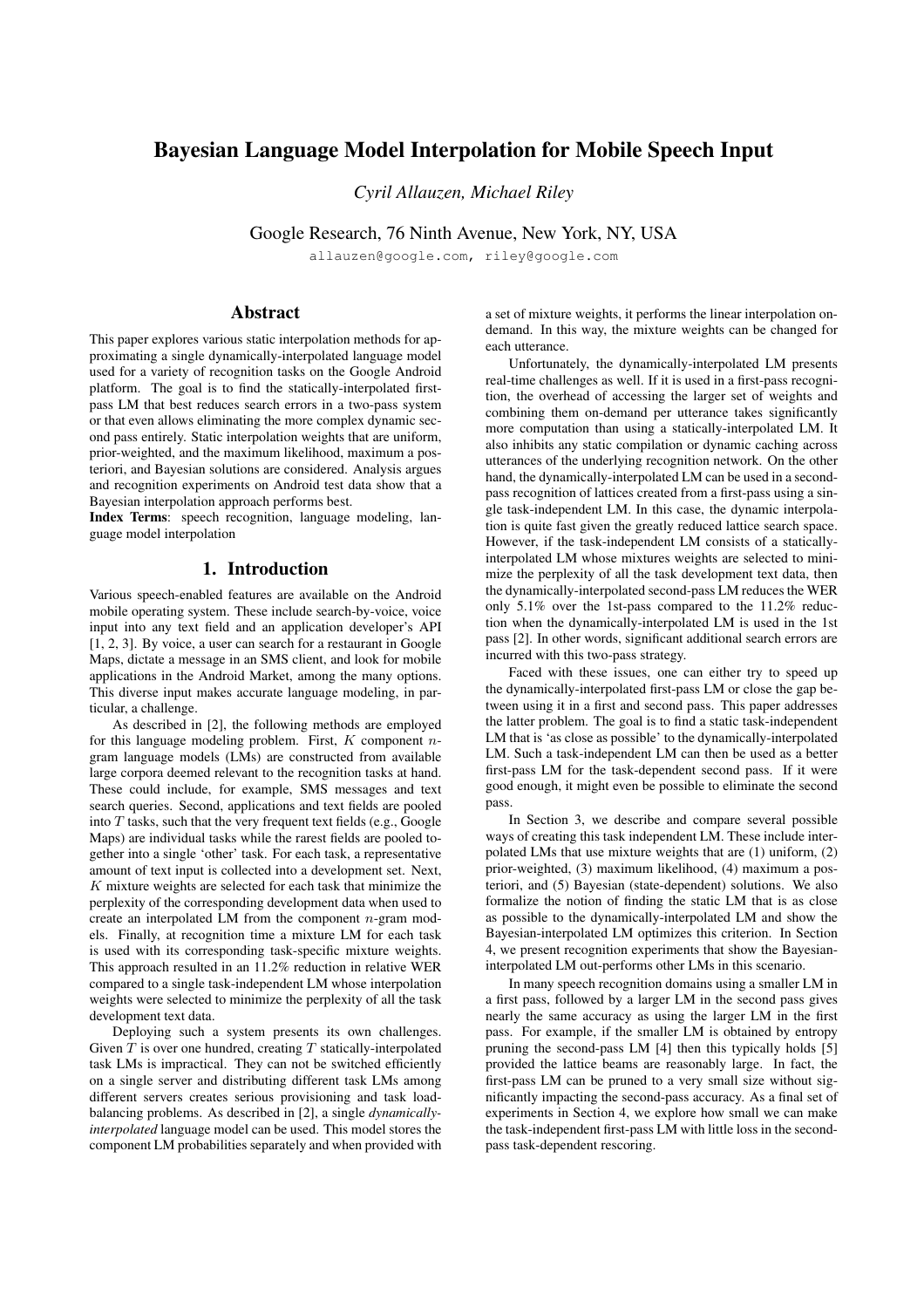## **2. Related Work**

There is a large literature on language model adaptation, in general, and mixture language models, in particular [6, 7]. One scenario is topic modeling, where parts of a corpus are labeled by pre-defined topics and sub-language models are built on these topics and used in interpolation [8, 9]. Another scenario is dialog modeling, where the dialog state is used instead to define the sub-corpora [10, 11, 12].

One difference between our and these scenarios is that in our case the source corpora for the language models is usually distinct from the tasks. The sources are chosen for their availibility of large of amounts of hopefully relevant text. The tasks are determined by our applications, there are large number of them, and we often have only a modest amount of transcribed development data for them. Another difference is that our tasks are very diverse; many are independent domains.

## **3. Interpolated Language Models**

Assume that there are  $K$  *n*-gram language models trained on the available large corpora. For the mobile speech problem,  $K = 6$  and includes SMS, spoken search queries, and text search queries. Call these  $G_1, \ldots, G_K$  and let  $p_k(w|h)$  be the probability that word w follows history h according to LM  $G_k$ . Assume there are T tasks that are to be performed and that  $p(t)$ gives the a priori probability of performing a given task. For the mobile speech problem,  $T$  is approximately one hundred and includes SMS, Google Maps, Gmail, and Android Market search. Note there are many more tasks than there are available, relevant LM text corpora.

For the  $t$ -th task, assume the mixture weights  $(\lambda_{1,t}, \ldots, \lambda_{m,t})$  have been selected such that:

$$
p(w|ht) = \sum_{k=1}^{K} \lambda_{k,t} p_k(w|h)
$$
 (1)

gives the mixture language model that minimizes the perplexity on development data from the t-th task. Assume that this *taskdependent* interpolated LM is used in a second-pass recognition of that task.

Our goal, for efficiency reasons explained in the introduction, is to find a *task-independent* LM that can be used in a firstpass that is as close as possible to the task-dependent LM, gives the fewest additional search errors in a two-pass scenario and potentially, if good enough, could be used to eliminate the dynamic second-pass entirely. In this section, the LMs considered are restricted to those that can be generated from the component LMs, the task mixtures weights and the task prior probabilities. In other words,  $p_k(w|h)$ ,  $(\lambda_{1,t}, \ldots, \lambda_{m,t})$  and  $p(t)$ are the given information. Note  $p_k(w|h)$  and  $(\lambda_{1,t}, \ldots, \lambda_{m,t})$ are also the building blocks of the second-pass LM while  $p(t)$  is found from the task usage frequencies. Saying the first-pass LM is task-independent here means that the input sentence's task is not provided to this stage during recognition.

Note the task priors  $p(t)$  can be well-estimated by logging task usage. We have not assumed that we have development data that is sampled representatively according to the tasks but only enough per task to accurately estimate  $(\lambda_{1,t}, \dots, \lambda_{m,t})$ .

We now present several possible task-independent LMs that are constructed from this information. All our models have the form of a mixture LM over the component LMs. We will use  $\alpha_k$  to denote the mixture weights of the task-independent LM.

## **3.1. Uniform Interpolated LM**

A particularly simple task-independent LM is to create the interpolated LM with uniform weights:

$$
\alpha_k = \frac{1}{T} \tag{2}
$$

This choice, however, makes no use of the a priori task probabilities,  $p(t)$ .

## **3.2. Prior-weighted Interpolated LM**

Another simple model, but one taking advantage of the a priori task probabilities, uses the average of the per-task mixture weights:

$$
\alpha_k = \sum_{t=1}^T \lambda_{k,t} p(t) \tag{3}
$$

#### **3.3. Maximum Likelihood Interpolated LM**

The above choices, however, seem ad hoc. Consider instead:

$$
t_{ml} = \operatorname*{argmax}_{t} p(\mathbf{w}|t) = \prod_{i} p(w_i|h_i, t)
$$
 (4)

where  $\mathbf{w} = w_1 \dots w_l$  is the input sentence of length l and  $h_i =$  $w_{i-n+1} \dots w_{i-1}$  is the  $(n-1)$ -gram history. This equality holds under the n-gram Markov assumption which we assume is valid throughtout. The mixture weights  $\alpha_k = \lambda_{k,t_m}$  give the *maximum likelihood* solution.

A task-independent solution can, in principle, be computed by running  $T$  parallel recognitions using LMs with each of the task-specific mixture weights and then selecting the best scoring solution, but this is hardly practical. This model, like the uniform one, does not use the a priori task information.

#### **3.4. Maximum A Posteriori Interpolated LM**

A solution similar to the ML solution, but which takes advantage of the a priori task information, is:

$$
t_{map} = \operatorname*{argmax}_{t} p(t|\mathbf{w}) = \operatorname*{argmax}_{t} p(t\mathbf{w})
$$
 (5)

$$
= \underset{t}{\operatorname{argmax}} p(\mathbf{w}|t) p(t) \tag{6}
$$

$$
= \operatorname*{argmax}_{t} p(t) \prod_{i} p(w_i | h_i, t)
$$
\n(7)

The mixture weights  $\alpha_k = \lambda_{k,t_{max}}$  give the *maximum a posteriori* solution.

A task-independent solution can, in principle, be computed by running  $T$  parallel recognitions using LMs each premultiplied by the task-specific prior probabilities and with taskspecific mixture weights and then selecting the best scoring solution. Like the maximum likelihood solution, however, this is hardly practical.

#### **3.5. Bayesian Interpolated LM**

Instead of selecting the a posteriori best task-independent mixture weights, one can average over the task priors to obtain the Bayesian solution:

$$
p(\mathbf{w}) = \sum_{t=1}^{T} p(t, \mathbf{w}) = \sum_{t=1}^{T} p(\mathbf{w}|t) p(t)
$$
 (8)

$$
=\sum_{t=1}^{T}p(t)\prod_{i}p(w_{i}|h_{i},t)
$$
\n(9)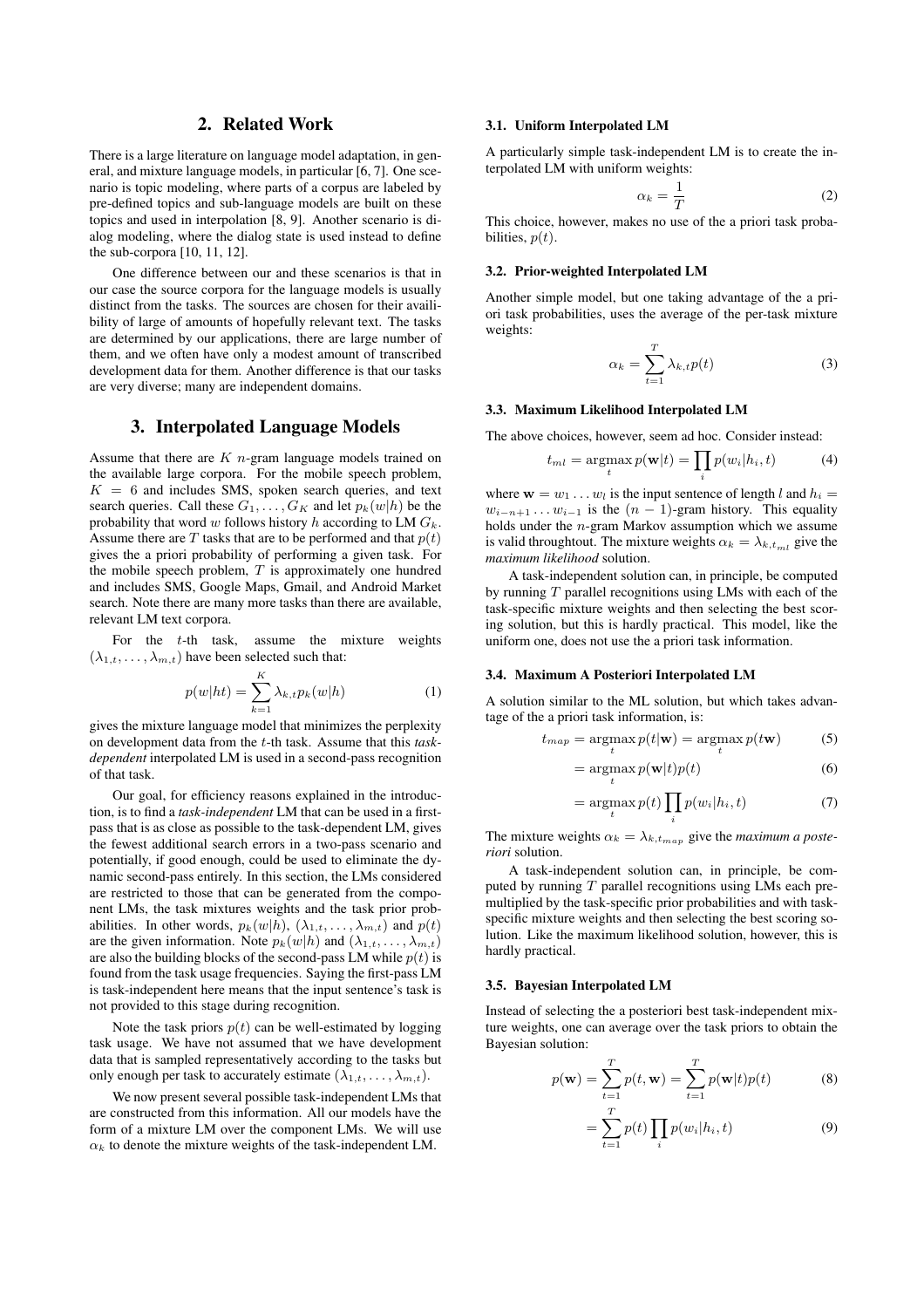Given the accurate task prior distribution that is available, this seems an optimal use of it. However, at first glance, it appears even less practical than the maximum likelihood and maximum a posteriori solutions.

However, note that:

$$
p(\mathbf{w}) = \prod_{i} p(w_i | h_i) = \prod_{i} \sum_{t=1}^{T} p(w_i, t | h_i)
$$
 (10)

$$
=\prod_{i}\sum_{t=1}^{T}p(t|h_i)p(w_i|h_i t)
$$
\n(11)

$$
= \prod_{i} \sum_{t=1}^{T} p(t|h_i) \sum_{k=1}^{K} \lambda_{k,t} p_k(w_i|h_i)
$$
 (12)

$$
= \prod_{i} \sum_{k=1}^{K} \left[ \sum_{t=1}^{T} p(t|h_i) \lambda_{k,t} \right] p_k(w_i|h_i) \tag{13}
$$

$$
=\prod_{i}\sum_{k=1}^{K}\alpha_{k,h_i}p_k(w_i|h_i)
$$
\n(14)

where:

$$
\alpha_{k,h_i} = \sum_{t=1}^{T} p(t|h_i)\lambda_{k,t}
$$
\n(15)

Equation (14) corresponds to an interpolated LM with statedependent mixture weights  $\alpha_{k,h_i}$ . These can be computed from the task priors and the component LMs using (1) and

$$
p(t|h_i) = \frac{p(h_i|t)p(t)}{\sum_{t=1}^{T} p(h_i|t)p(t)}
$$
(16)

$$
p(h_i|t) = \prod_{j=1}^{i} p(w_j|h_j, t).
$$
 (17)

As such, it is quite practical to construct this Bayesian mixture solution for even very large LMs. Further, if the components are backoff language models, the Bayesian LM is one as well. Its n-grams are the union of those of the component LMs with probablities calculated according to the sum in Equation 14 and with the backoff weights appropriately normalized.

The result is a task-independent statically-interpolated LM. Comparing (3) and (15), we see both use task probabilities to average the task mixture weights. However, in the former case these are a priori probablities, while in the latter case these are dependent on the current LM history.

A Bayesian approach has previously been explored in the simple case of one in-domain (the 'task') and one out-ofdomain (the 'background') language model[13]. The statedependent mixing parameter depends on the state probabilities from each model and a single prior probability that is tuned on development data.

#### **3.6. Discussion**

Equation (10) shows that the Bayesian interpolated LM represents  $p(\mathbf{w})$ ; this is the actual distribution we can observe during the first pass and it is hard to see how we could do better. Another way to view this is to measure how close some distribution  $q(\mathbf{w})$ , independent of the prior distribution  $p(t)$ , is to the appropriately prior-weighted task-dependent distribution  $p(t)p(\mathbf{w}|t)$ , i.e. to the joint word task distribution  $p(\mathbf{w}, t)$ . Kullback Leibier (KL) divergence (or relative entropy) can be used to formalize this distance:

$$
D(p(\mathbf{w},t) \parallel q(\mathbf{w})p(t)) = \sum_{\mathbf{w},t} p(\mathbf{w},t) \log \frac{p(\mathbf{w},t)}{q(\mathbf{w})p(t)} \quad (18)
$$

Looking for the best distribution:

$$
\hat{q} = \underset{q}{\operatorname{argmin}} D(p(\mathbf{w}, t) \parallel q(\mathbf{w})p(t)) \tag{19}
$$

$$
= \underset{q}{\operatorname{argmin}} \sum_{\mathbf{w},t} p(\mathbf{w},t) \log \frac{p(\mathbf{w},t)}{q(\mathbf{w})p(t)} \tag{20}
$$

$$
= \underset{q}{\operatorname{argmin}} \sum_{\mathbf{w},t} p(\mathbf{w},t) \log \frac{p(\mathbf{w})}{q(\mathbf{w})} \frac{p(\mathbf{w},t)}{p(\mathbf{w})p(t)} \qquad (21)
$$

$$
= \operatorname*{argmin}_{q} D(p(\mathbf{w}) \parallel q(\mathbf{w})) + I_p(\mathbf{w}; t)
$$
 (22)

$$
=p(\mathbf{w})\tag{23}
$$

Equation (23) follows since the non-negative KL distance is zero when the distributions are identical and the mutual information term is independent of  $q$ . This shows the Bayesian interpolated LM will minimize the distance to the joint word task distribution assuming the  $p(t)$  and  $p(\mathbf{w}|t)$  are accurately estimated.

## **4. Experiments**

In this section, we report experimental results comparing the uniform, prior-weighted, and Bayesian interpolation methods of the previous section. We exclude the maximum likelihood and maximum a posteriori methods since they are not practical to compute.

#### **4.1. Data and Models**

The test set consists of a randomized, anonymized selection of 49,649 transcribed utterances and 319,766 words covering 131 voice tasks from the Android mobile platform. Among the most frequent tasks are SMS, Google Translate, NotePad, Google Maps, Facebook, and Browser.

The acoustic model is a tied-state triphone GMM-based HMM whose input features are 13 PLP-cepstral coefficients, frame-stacked and projected onto 39 dimensions using LDA/STC, trained using ML, MMI, and boosted-MMI objective functions as described in [1].

Separate 4-gram language models were constructed using Katz backoff from each of six sources. The sources include anonymized and randomized voice input text from Android, transcribed and typed search queries, and SMS messages.

These were assembled into a single dynamicallyinterpolated language model as described in [2] that had 55 million  $n$ -grams (1 million unigrams, 27 million bigrams, 21 million 3-grams and 6 million 4-grams). Statically-interpolated language models were also constructed using several of the interpolation methods of Section 3.

#### **4.2. Language Model Interpolation Results**

Table 1 shows the recognition word error rate using these models. Uniform and prior-weighted mixture weight interpolation both give 13.7% word error rate in a first pass. Using lattices generated from these first passes and a dynamically-interpolated second pass with task-specific mixture weights, gives 13.0% word error rate with both these interpolation methods. Using Bayesian interpolation instead improves the first pass by 0.4% and the second pass by 0.1%. The gains due to Bayesian interpolation are comparable to those seen by [13].

The dynamically-interpolated LM, which uses task-specific mixture weights, has a word error rate of 12.9% when used in a first pass. This matches the Bayesian statically-interpolated first pass followed by the dynamically-interpolated second pass. In